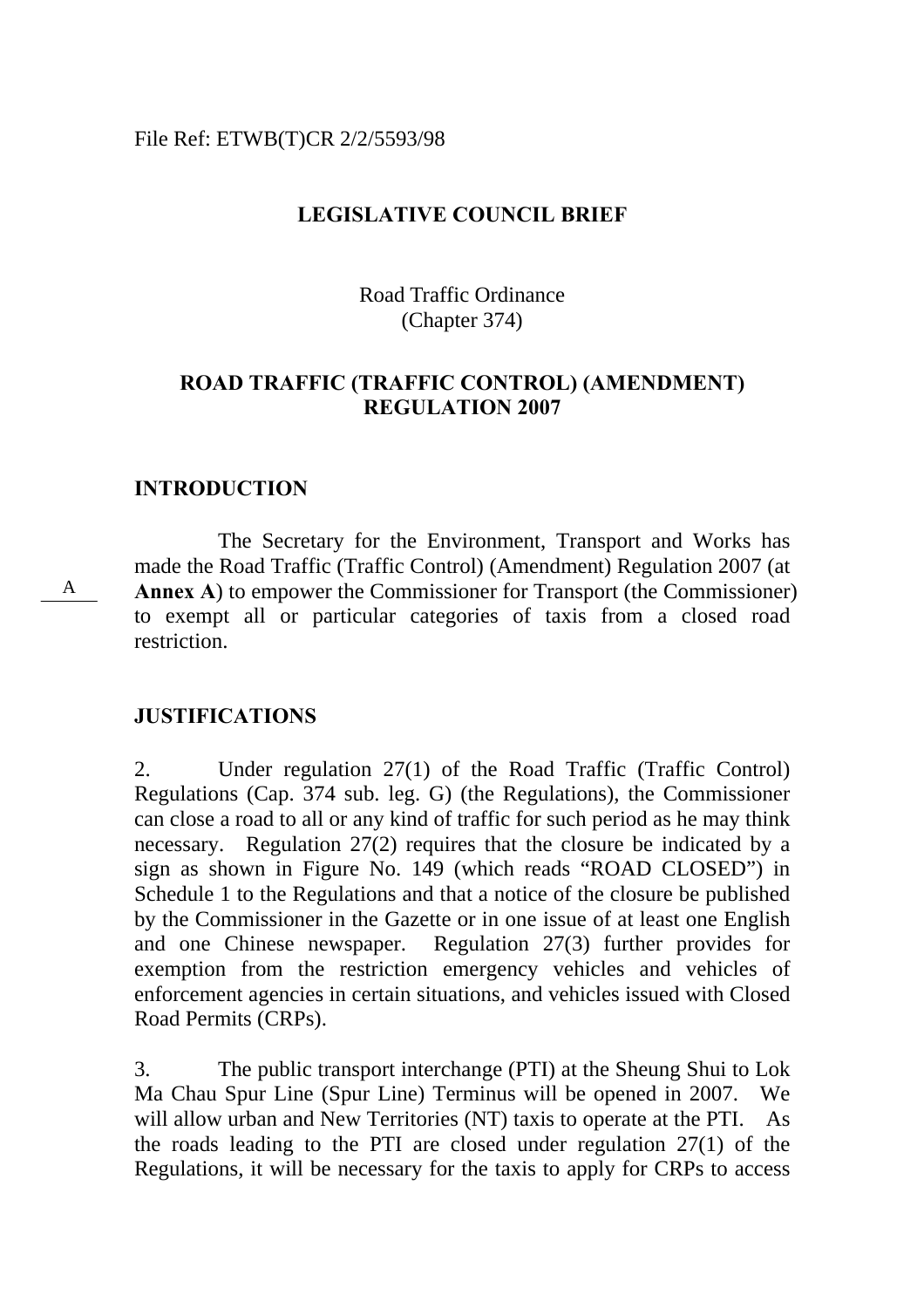the PTI. Since all urban and NT taxis will be allowed to operate at the PTI indiscriminately, this requirement will cause unnecessary inconvenience to the trade.

4. To obviate the need for each of the 18,000 odd urban and NT taxis to apply for and be issued with a CRP, we propose to amend Regulation 27(3) of the Regulations to empower the Commissioner to exempt any category of taxis from the closed road restriction in respect of such closed roads as he may specify. The proposed exemption will be in line with the respective permitted operating areas of different categories of taxis as provided for in regulation 29 of and Schedule 7 to the Road Traffic (Registration and Licensing of Vehicles) Regulations (Cap. 374 sub. leg. E). The Commissioner shall give notice of such exemption in the Gazette.

5. We also propose to add a new traffic sign to Schedule 1 to the Regulations and amend the footnote of Figure No. 149 so that they can be used together to denote the exemption.

## **THE AMENDMENT REGULATION**

- 6. The main provisions are
	- (a) **Section 2** of the Amendment Regulation amends regulation 27 of the Regulations to empower the Commissioner to grant an exemption to any category of taxis from any closure under regulation 27(1) of the Regulations.
	- (b) **Section 3** of the Amendment Regulation amends Schedule 1 to the Regulations by adding a new traffic sign (Figure No. 433) which may be used with Figure No. 149 to indicate the exemption of the specified categories of taxis from the closed road restriction.
- 7. The provisions of the Regulations being amended are at **Annex B**. B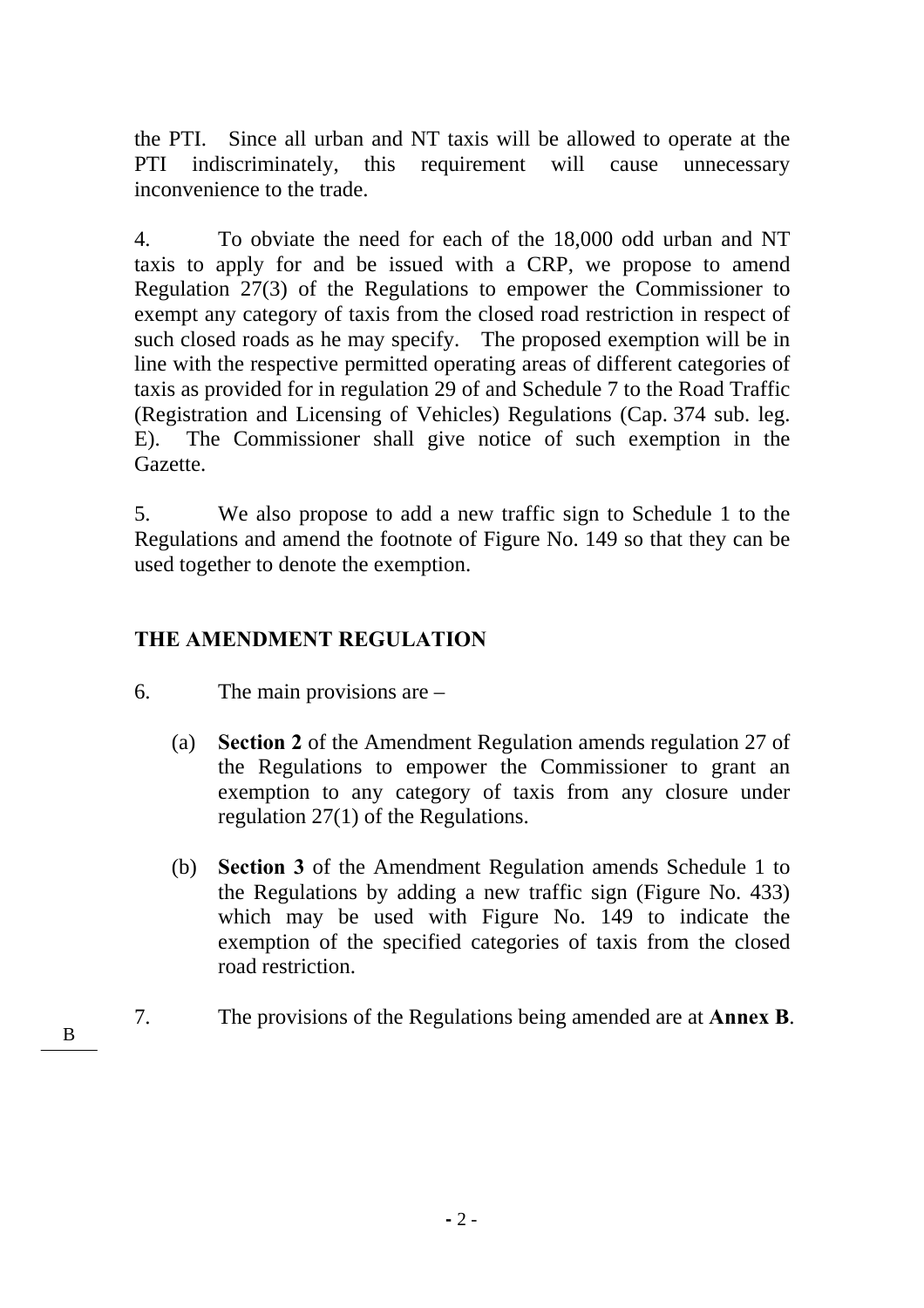## **LEGISLATIVE TIMETABLE**

8. The legislative timetable is as follows – Publication in the Gazette 2 February 2007 Tabling at the Legislative Council 7 February 2007

The Amendment Regulation will come into effect on 1 April 2007. The Commissioner will further exercise his power to grant exemption to taxis from the closed road restriction having regard to the actual commissioning date of the PTI.

## **IMPLICATIONS OF THE PROPOSAL**

9. The proposal is in conformity with the Basic Law, including the provisions concerning human rights. It does not affect the current binding effect of the Regulations. The proposal has no financial, civil service, economic, productivity, environmental or sustainability implications.

## **PUBLIC CONSULTATION**

10. We have consulted the Legislative Council Panel on Transport on the Amendment Regulation at its meeting on 26 January 2007. Members have no objection to it.

## **PUBLICITY**

11. A spokesman will be available to answer media and public enquiries.

## **ENQUIRIES**

12. Please direct all enquiries to Mr. Donald Ng, Principal Assistant Secretary for the Environment, Transport and Works (Transport), at 2189 2186.

## **Environment, Transport and Works Bureau 1 February 2007**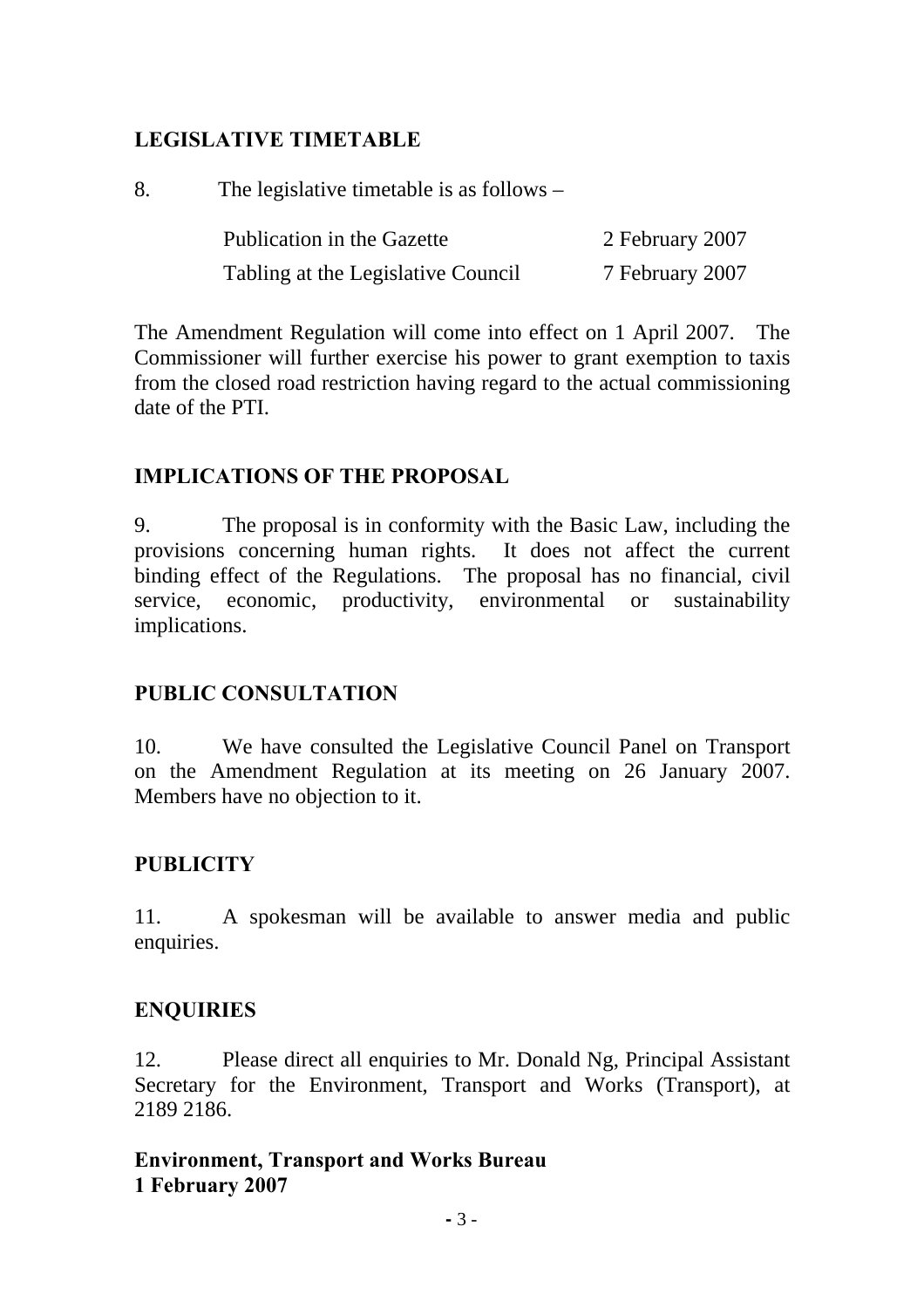Road Traffic Ordinance

(Chapter 374)

# **ROAD TRAFFIC (TRAFFIC CONTROL) (AMENDMENT) REGULATION 2007**

## **ANNEXES**

| Annex A | $\sim$ $-$ | Road Traffic (Traffic Control) (Amendment) |
|---------|------------|--------------------------------------------|
|         |            | Regulation 2007                            |

Annex B - Regulation 27 of Road Traffic (Traffic Control) Regulations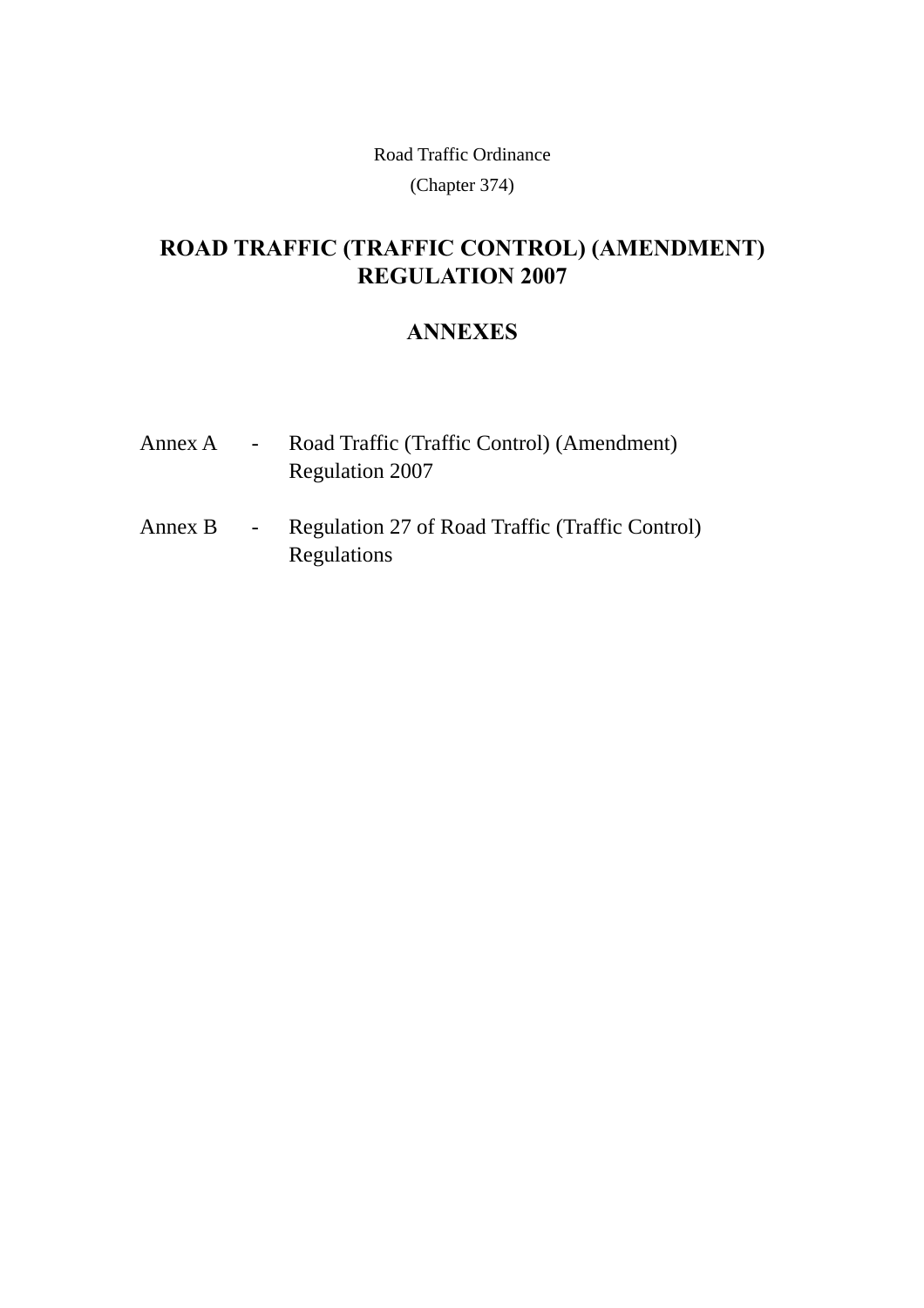## **ROAD TRAFFIC (TRAFFIC CONTROL) (AMENDMENT) REGULATION 2007**

(Made by the Secretary for the Environment, Transport and Works under sections 11 and 13 of the Road Traffic Ordinance (Cap. 374))

### **1. Commencement**

This Regulation shall come into operation on 1 April 2007.

### **2. Closure of roads**

(1) Regulation 27(3) of the Road Traffic (Traffic Control) Regulations (Cap. 374 sub. leg. G) is amended  $-$ 

- (*a*) in paragraph (*a*), by repealing "or" at the end;
- (*b*) in paragraph (*b*), by repealing the full stop at the end and substituting "; or";
- (*c*) by adding
	- "(*c*) any category of taxis in respect of which an exemption is granted by the Commissioner under subregulation (3A).".
- (2) Regulation 27 is amended by adding –

"(3A) The Commissioner may –

- (*a*) grant an exemption to any category of taxis from any closure under subregulation  $(1)$  –
	- (i) for an indefinite period or a specified period;
	- (ii) on specified days, during specified hours in any day, or during specified hours in any specified days; and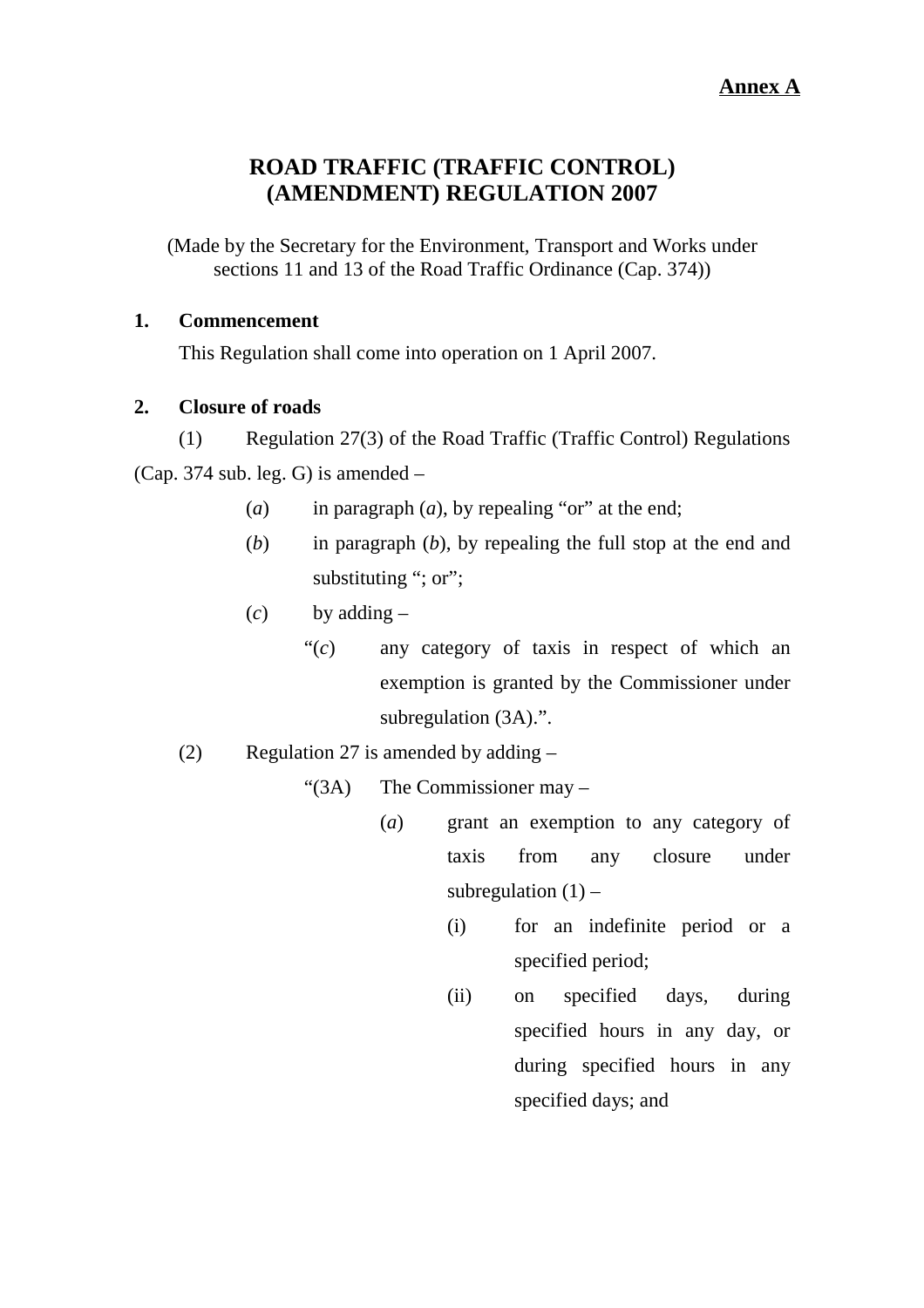- (iii) on any other conditions as the Commissioner thinks fit;
- (*b*) revoke or suspend such exemption; and
- (*c*) revoke, vary or add to any condition referred to in paragraph (*a*).

(3B) The Commissioner shall give notice of any exemption, revocation, suspension, variation or addition under subregulation (3A) in the Gazette.".

#### **3. Traffic signs**

(1) Schedule 1 is amended, in Figure No. 149, in the note, by repealing "PLATE IN FIGURE No. 405" and substituting "PLATES IN FIGURE Nos. 405 AND 433".

(2) Schedule 1 is amended by adding –

#### "SUPPLEMENTARY PLATE PLATE

#### FIGURE No. 433



 This plate may be used with the sign in Figure No. 149 to indicate the exception of taxis to the particular restriction indicated by that sign within the specified period of time. This plate may also be used without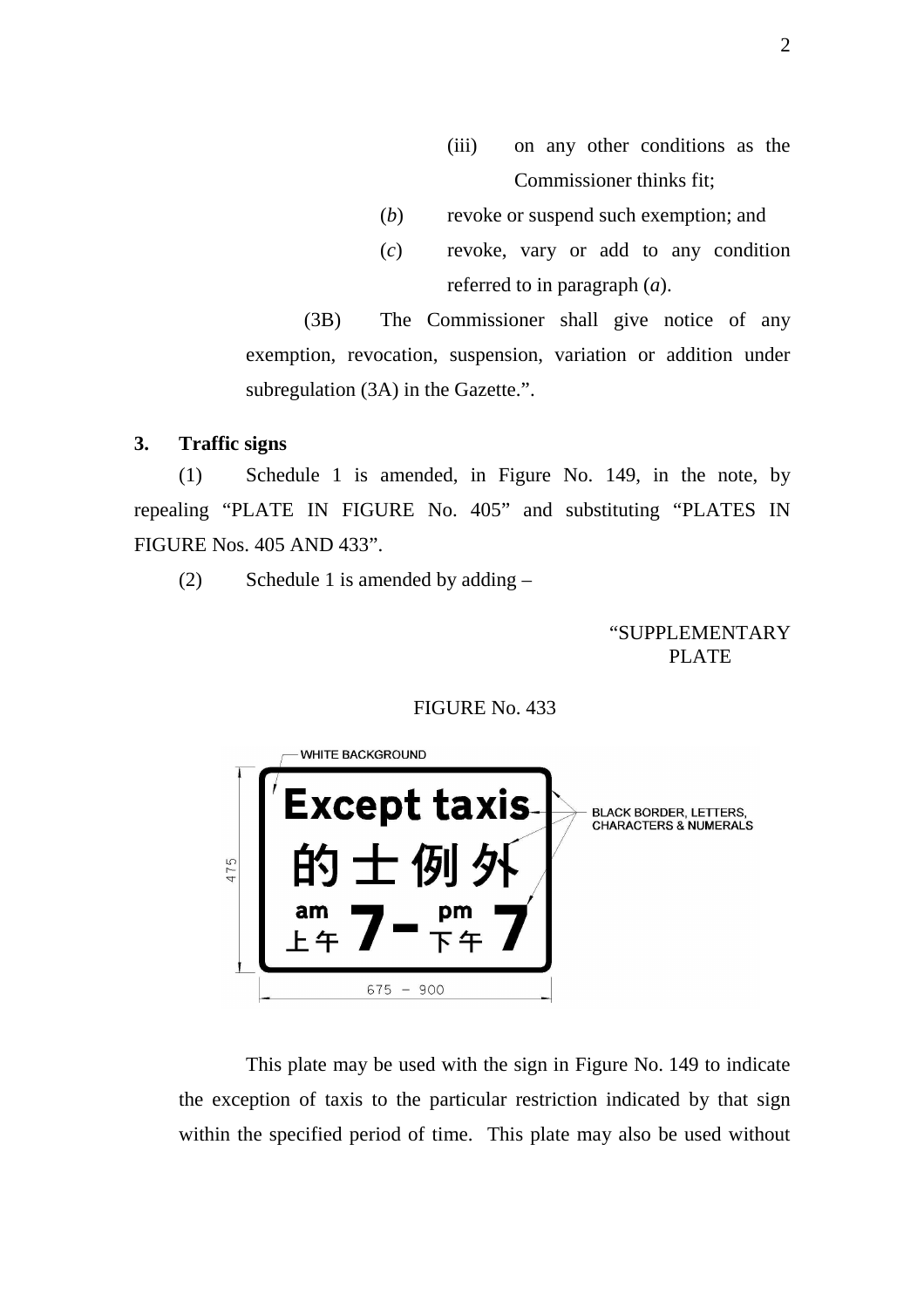any reference to time on it to indicate a 24-hour exception to that restriction.

The word "taxis" and characters " $\uparrow\uparrow$ " may be varied to "N T taxis" and "新界的士", "Urban taxis" and "市區的士" and/or "Lantau taxis" and "大嶼山的士" respectively to accord with the specified category of taxi excepted.

 The times on this plate may be varied to specify any period of time or times or in 24-hour time display without the words "am" and " $\pm \pm$ " and/or "pm" and "下午".".

> Secretary for the Environment, Transport and Works

#### 2007

#### **Explanatory Note**

This Regulation amends the Road Traffic (Traffic Control) Regulations (Cap. 374 sub. leg. G) ("principal Regulations").

2. Regulation 27(1) of the principal Regulations provides that the Commissioner for Transport may close a road or any part of it to all or any particular kind of traffic for such period as he may think necessary.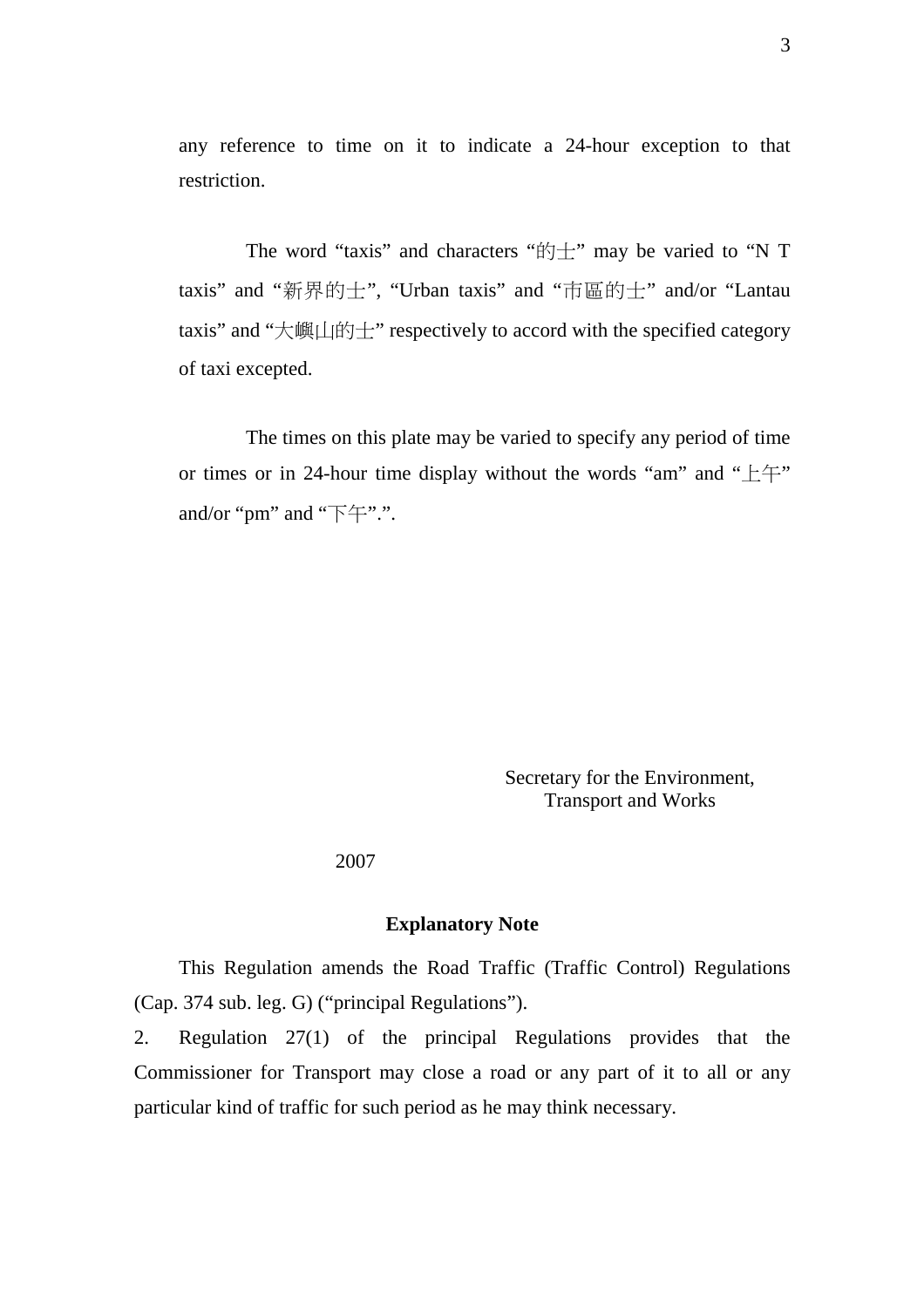3. Regulation 27(3) of the principal Regulations provides that the closure of a road under regulation  $27(1)$  of the principal Regulations shall not apply to –

- (*a*) a vehicle which is being driven for any fire services, ambulance, police or customs and excise service purpose if compliance with the closure is likely to hinder the use of that vehicle for that purpose; or
- (*b*) a vehicle in respect of which a closed road permit for the road is issued and is valid in accordance with the Road Traffic (Registration and Licensing of Vehicles) Regulations (Cap. 374 sub. leg. E).

4. This Regulation amends regulation 27 of the principal Regulations to empower the Commissioner for Transport to grant an exemption to any category of taxis from any closure under regulation 27(1) of the principal Regulations.

5. This Regulation amends Schedule 1 to the principal Regulations by adding a new traffic sign (Figure No. 433) which may be used with the traffic sign (Figure No. 149) to indicate the exception of the specified category of taxis to the particular restriction indicated by the traffic sign (Figure No. 149).